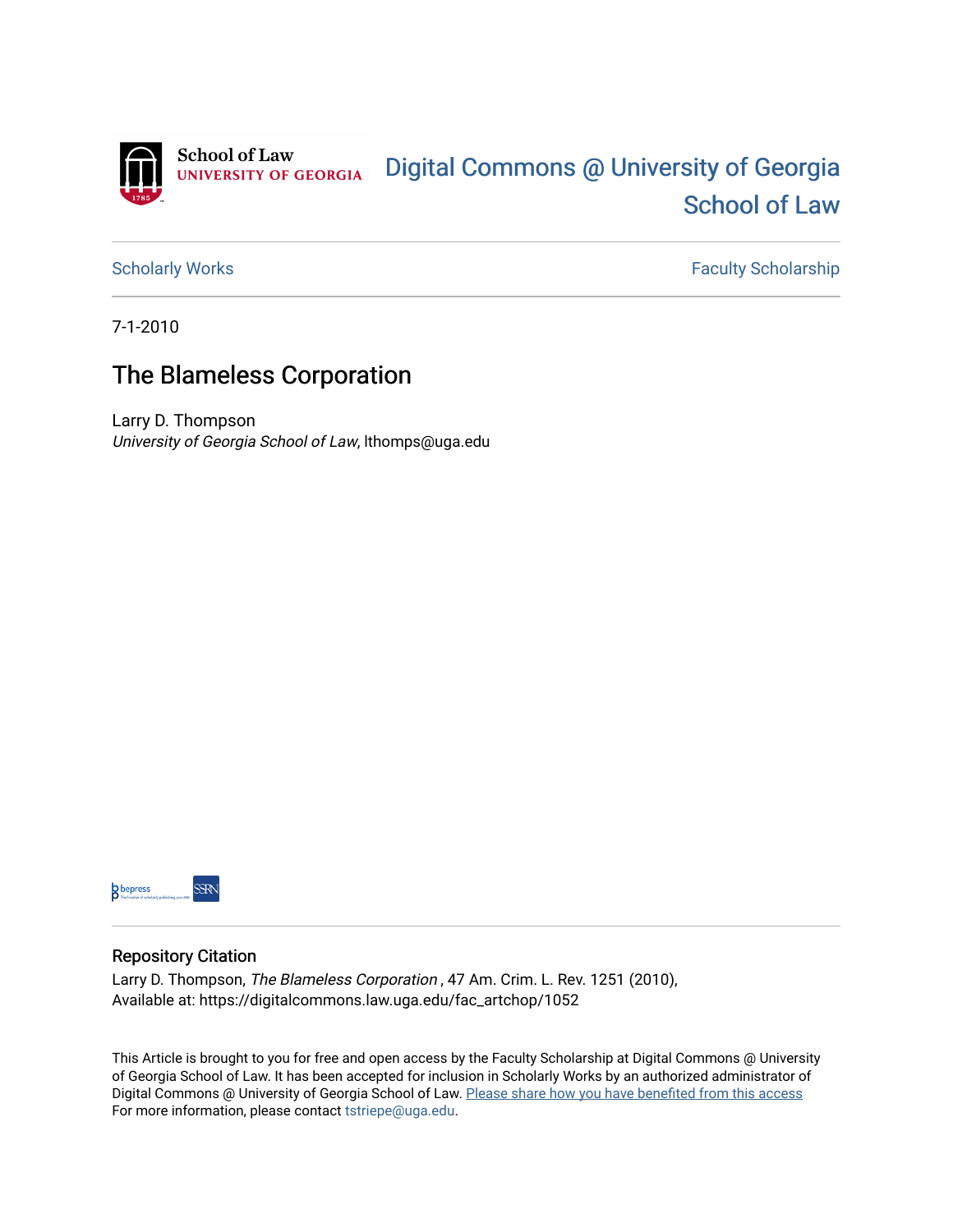# **COMMENTS**

### THE **BLAMELESS** CORPORATION

#### Larry **D.** Thompson\*

#### **INTRODUCTION\*\***

Good afternoon. Two things you might discern from that wonderful introduction are that I'm old and I've been around a long time. **I** really have been around a long time and have experienced, as a defense lawyer and as a prosecutor, the issue of corporate criminal liability. So it's really good to be able to talk to my colleagues about it. **I** prepared a written speech for today, but instead of delivering it, **I** would like to talk with you informally this afternoon.

**I'd** like to begin **by** reading the following quotation: "'[W]hite-collar crime[]' [is] one of the most serious problems confronting law enforcement authorities." Who would you guess wrote that? Was it Ralph Nader, Barney Frank, or some other crusading politician? No, this was written **by** former Chief Justice Rehnquist, hardly a paragon of anti-corporatism. The quotation illustrates the problem that we have with corporate criminal liability: We have maintained for years a sense of hysteria about corporate criminal conduct and, while aggressively prosecuting corporations, have not actually mitigated the problem of white-collar crime in America. **I** would like to explore with you this afternoon two aspects of this mess and share some of my thoughts on possible solutions.

The first aspect is my sense that the corporate criminal process is unfair to corporations. Specifically, **I** question the application to corporate entities of a criminal process designed for real people. **I** want us to consider whether it is really possible for most corporations to submit to a jury trial. As all of you know, a corporation is a person in the eyes of the law. If you and **I** were under investigation and we thought that the government's investigation were ill conceived, we could exercise our constitutional right to challenge the government and defend ourselves against any charges before a jury of our peers. **I** am not convinced that most large corporations enjoy this right. This is one of the issues that **I** want to explore with you.

**<sup>\*</sup>** The author is currently Senior Vice President of Government Affairs, General Counsel and Secretary of PepsiCo, Inc. He is responsible for PepsiCo's worldwide legal functions, as well as its government affairs organization and charitable foundation. Mr. Thompson has also served in the **U.S.** Department of Justice as the Deputy Attorney General of the United States. @ **2010,** Larry **D.** Thompson.

<sup>\*\*</sup> The above article is a clarification and expansion of the author's previous oral statements published in The American Criminal Law Review 46-4-a Symposium Issue on "Achieving the Right Balance: The Role of Corporate Criminal Law in Ensuring Corporate Compliance."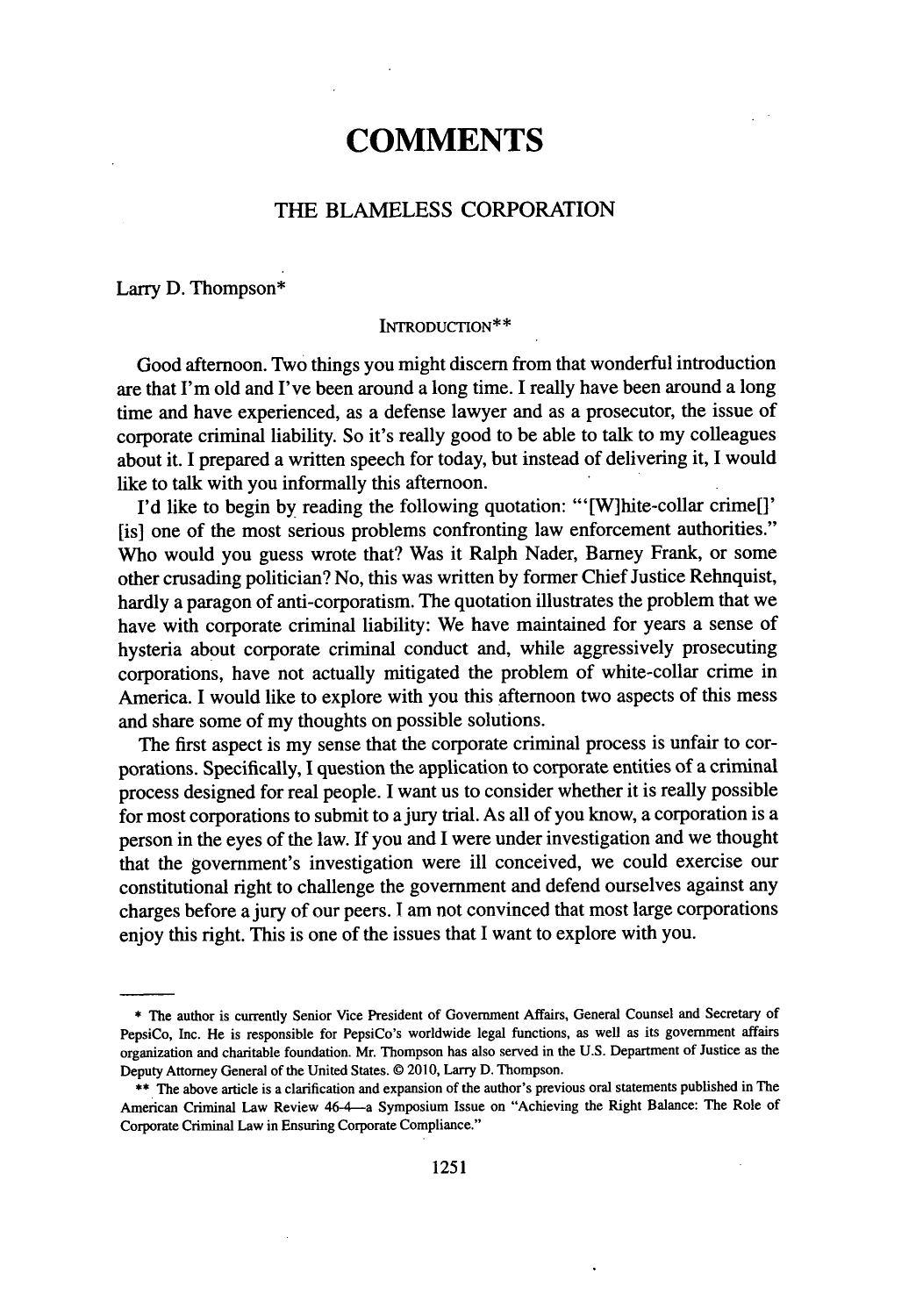#### **AMEIuCAN** CiUMiNAL **LAW REvIEw 1252** [Vol. 47:1251

The second aspect of this mess is a sense of futility—we have subjected corporations to an unfair criminal law enforcement regime for decades without curbing corporate malfeasance. The quotation that **I** read to you came from *Braswell v. United States,* which is a **1988** case, so the current sense of urgency is one that we've had for a long time, and yet we still have scandals. We had major scandals in 2001 and 2002, and we again experienced the same sort of scandals, if not worse, in **2008.** And **I** think that a lot of people are again concerned about what we can do to address criminal activity in the corporate context.

### I. **PROSECUTING A** CORPORATION

As we all know, it is unusual for a major corporation to submit itself to a criminal trial. Such a trial is simply too risky. One of the reasons it's risky is the strict liability that the company has for the actions of its employees. **If** one of the corporation's employees or agents has done something wrong, and the jury instruction applies the doctrine of *respondeat superior,* the corporation will lose the case, no matter how brilliant its evidence at trial. Today, we are almost to the point where a responsible corporation cannot really go to trial under that doctrine. I know that some very interesting proposals suggest eliminating the *respondeat superior* doctrine and, if you'll pardon the pun, I think that train left the station with the *New York Central and Hudson River Railroad* case in **1909.** Long ago, our country adopted this doctrine of *respondeat superior, and* **I** doubt that it will change meaningfully in this day and age. And so I want to talk about at least some suggestions to address the unfairness that has arisen under this doctrine. **A** good example of this unfairness is the First Circuit's *Bank of New England* decision in **1987,** which held that a corporation can be criminally responsible for the cumulative knowledge of a bunch of different agents, under a collective knowledge theory. When you explain to lay people that the corporation can be held responsible for the acts of rogue employees, even if their behavior contravened corporate policies, most people just don't understand. They see it as unfair. And they are right, so we need to address this.

In **1992,** I wrote an essay for the Washington Legal Foundation, tackling this issue of unfairness. It dealt with the principles that should guide federal prosecution. When I worked as a corporate defense lawyer, **I** faced a number of prosecutors who were well meaning and ethical, and really wanted to be fair to the corporation. And the United States Attorneys' Manual encouraged prosecutors, in appropriate cases, to consider non-criminal alternatives to prosecution for many reasons. Yet I found the system to be routinely unfair to corporate defendants. In addressing this problem, my essay suggested that if a corporation has an effective compliance program, if it investigates instances of wrongdoing, if it reports known violations of the law, and if it cooperates with the government during the course of an investigation, there really is no substantial federal interest in prosecuting that corporation-especially when there are innocent employees, innocent sharehold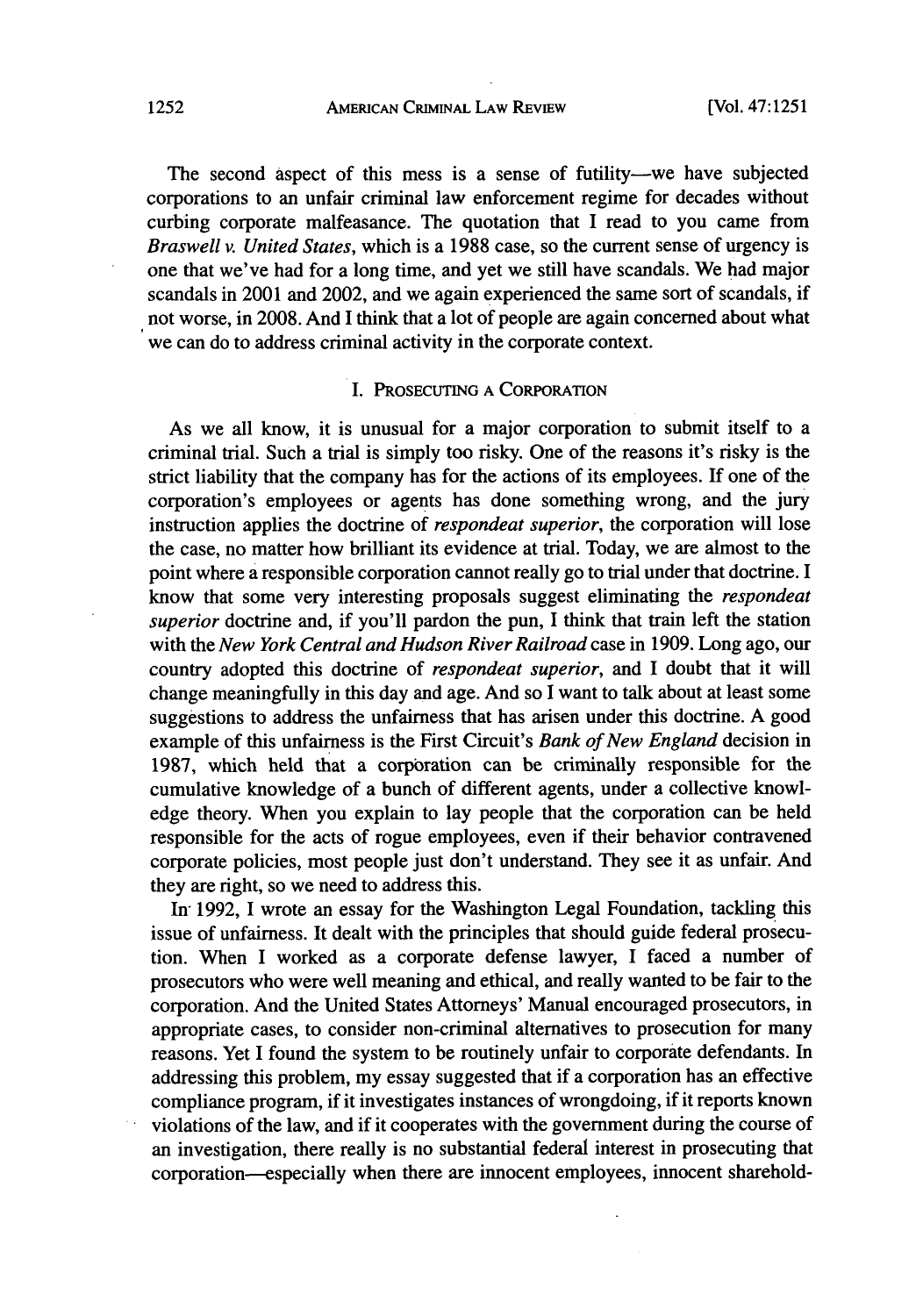ers, and innocent communities involved.

**Of** course, as a reward for my efforts, **I** later became Deputy Attorney General of the United States and had the honor of chairing the President's Corporate Fraud, Task Force to address the corporate scandals of 2001 and 2002. I've seen this issue of corporate criminal liability as a defense lawyer, as a prosecutor, and now inhouse as a general counsel of a large public company. **If** you review events from **1992** to **2009** concerning corporate criminal liability, you will see that nothing has really changed, and **I** think that perhaps things have actually gotten worse.

## II. INTRODUCING **EVIDENCE OF CORPORATE COMPLIANCE** PROGRAMS **AT** TRIAL

Now that we've discussed the problem, let's talk about possible solutions. People still write articles about this issue. Recently, the Washington Legal Foundation published a particularly interesting one **by** Steven Kowal, entitled "Vicarious Corporate Liability; Judges Should Credit Diligent Compliance When Evaluating Criminal Intent." The article strongly advocated for courts to allow the consideration of evidence of a corporation's compliance program as a mitigating factor when assessing corporate criminal liability. It's an interesting and possibly promising proposal, but the corporation would still have to go to trial. And, even with a favorable jury instruction, a criminal trial remains an incredibly risky process for a corporation.

We should keep in mind that the collateral consequences of a corporation's conviction are enormous: suspension, debarment, and loss of permits. Even a company like PepsiCo, which really is not a government contractor, would experience enormous collateral difficulties if it were ever convicted of a crime, because it has numerous government permits, licenses, etc. So, it's still not very realistic to think that a corporation would ever subject itself to a jury trial, if it has the choice.

But if a corporation does go to trial and can receive such a jury instruction about its corporate compliance program, the playing field becomes a bit more level. The instruction gives the corporation's defense lawyers an argument and blunts the strict liability effects of *respondeat superior*

**I** should add a footnote here from my personal experience as a defense lawyer. I tried a case in Winston-Salem in **1988,** representing a corporation that was charged with a crime. We had no alternative but to go to trial, and this corporation, if it pled guilty, would have lost vital business licenses. But we were able to get this type of jury instruction on corporate compliance, and I think that it helped us obtain a verdict of not guilty. Jury instructions can help, but **I** don't think they're the full answer.

# **Ill. A** NEw AFFIRMATIVE **DEFENSE:** RULE 12.4 **OF** THE FEDERAL **RULES** OF **CRIMINAL PROCEDURE**

I'm a little reluctant to offer this proposal in the midst of academics and people who have spent a lot more time thinking about this than I have, but this is the idea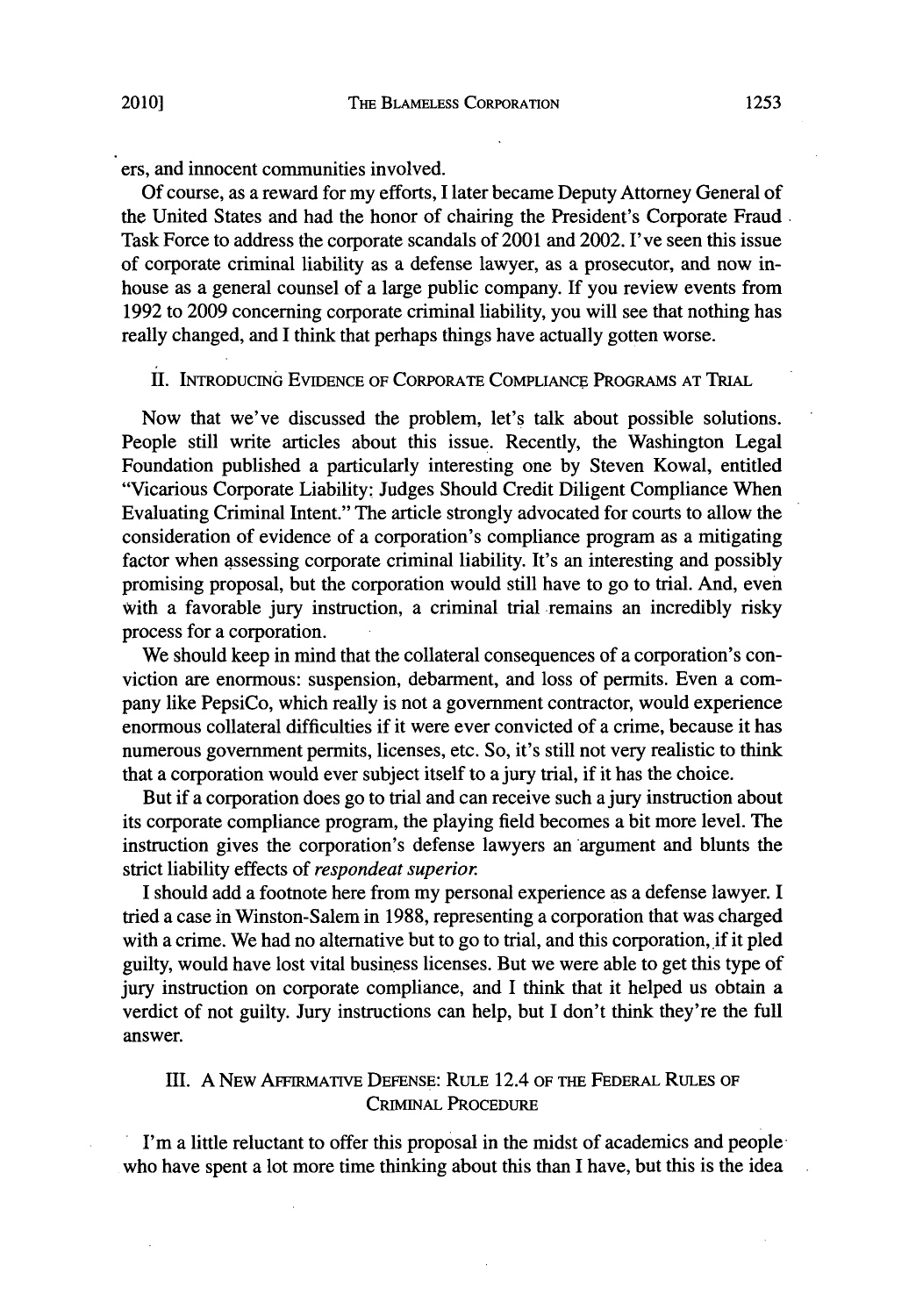that has been rolling around in my mind as a former trial lawyer and someone who deals with this now as the *chief* lawyer for a public company: After the corporation performs the internal investigation and unsuccessfully attempts all of the creative and good measures it can to obtain a declination or a deferred prosecution agreement from the prosecutor, perhaps it should be able to avail itself of an affirmative defense. The reason I want to raise this idea is that if there is another way that a corporate target can challenge the government, **I** think it may have a moderating influence on a prosecutor who is stupid, malevolent, or a cowboy or cowgirl who just wants to try a case and does not want to be reasonable.

Let's talk about the affirmative defense. We have three of them in the Federal Rules of Criminal Procedure. There is an alibi; there is insanity; and there is public authority-12.1, 12.2, and 12.3. This new affirmative defense would be  $12.4$ compliance program. The compliance program defense would have two aspects. First, the corporation would, of course, put the government on notice that it plans to assert this defense at trial and file a pretrial notice to that effect.

Now, here is the second and most critical thing that we ought to think about: The court then would be required to rule on the affirmative defense pretrial. If the corporation does indeed have a bona fide compliance program, it could possibly get a Rule **29** judgment of acquittal without submitting itself to a jury trial. The innocence of the corporation could be established as a matter of law before the trial. **Of** course, this proposal lacks a lot of details that would have to be worked out-this has occurred with other affirmative defenses. For example, courts have used the insanity defense to toss out indictments, pursuant to a Rule **29** judgment as a matter of law. And, although entrapment is not an affirmative defense, judges in some cases have not ruled on this issue pretrial and have instead allowed it to go to the jury. In those cases, the circuit courts have said that this is error and that entrapment is something that the judge should have ruled on as a matter of law.

The salient features of the compliance program affirmative defense could come from standards already in use. For example, the Federal Sentencing Guidelines are very, very clear and detailed about what constitutes an effective compliance program, so their description would be a terrific starting point for determining the innocence of the corporation as a matter of law. Now, of course, if the compliance program is honored more in the breach than in its administration—if it's simply a paper program-then this affirmative defense would not be available.

I think this proposal is consistent with the entire notion of corporate criminal liability. Even under the *New York Central* standard, the question is whether the employee was acting within the scope of his duties. I think a very principled argument can be made that the rogue employee, who circumvents effective internal controls and defies the mandates of a fully implemented compliance program, is not acting within the scope of his or her employment.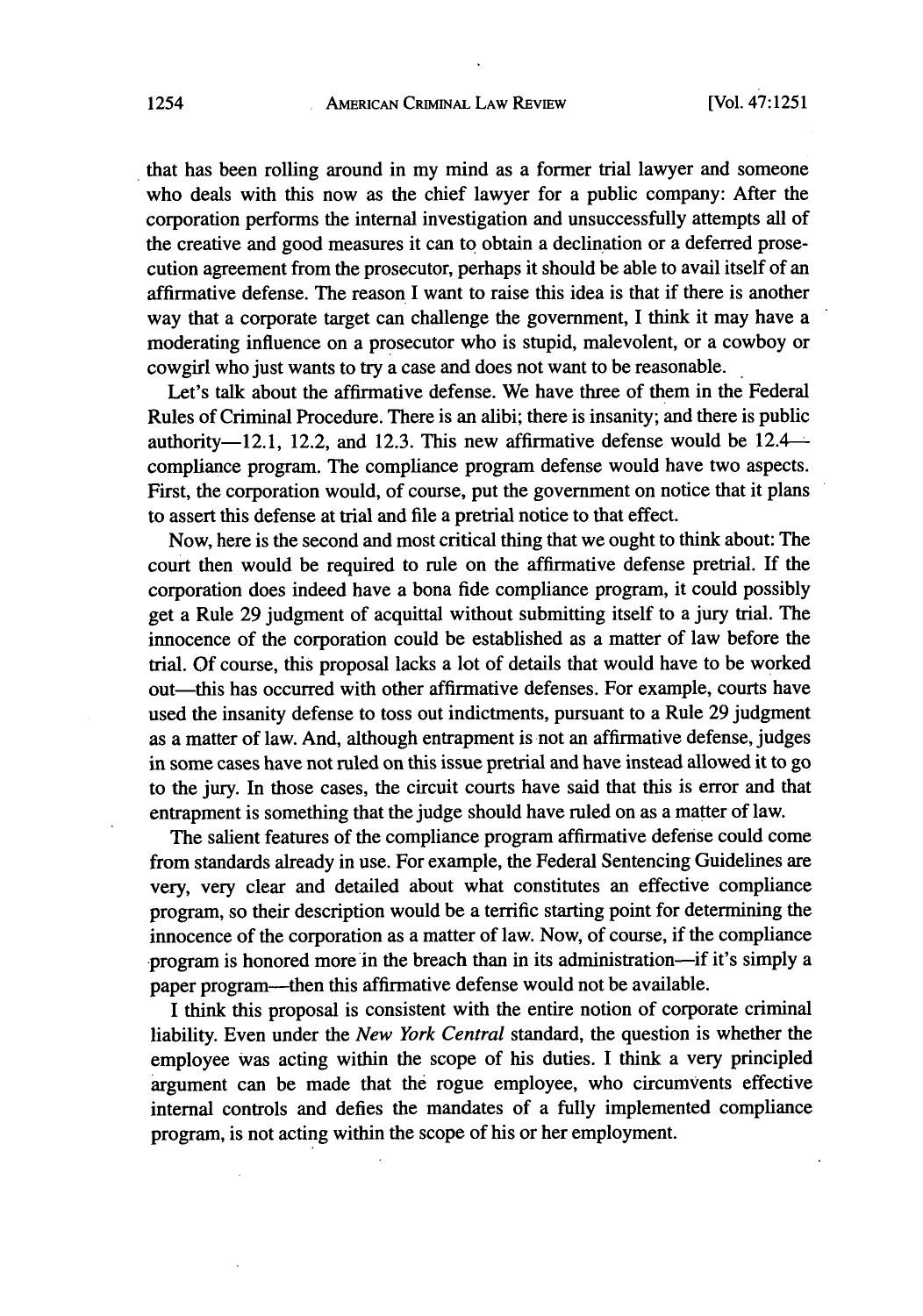#### IV. WHY A NEW APPROACH TO CORPORATE CRIMINAL LIABILITY MAKES SENSE

Now, you might be saying to yourself at this point, "Look, Mr. Thompson, we're in **2009;** we have evidence of all kinds of irregularities in financial institutions; Senator Leahy actually said in an open hearing that he wants to see people go to jail as a result of what has happened. **Why** would anyone want to agree to this kind of proposal? **Why** would anyone want to do this?" **I** think the answer to that gets back to the premise of my **1992** article; that is, if you really want to deter white-collar crime, the best weapon is an effective compliance program. The ineffectiveness of the current corporate criminal law regime is, after all, the second aspect of this mess, which I described earlier. And corporate criminal liability should incentivize corporations to establish effective compliance programs. Indeed, they may be the only weapons that work. I had to deal with this reality as a high-ranking government official in the Department of Justice. We do not have enough FBI agents or **SEC** examiners to monitor all of the instances of corporate wrongdoing that may be out there, so we must incent corporations to control and monitor their employees themselves through effective compliance programs.

In addition to reducing white-collar crime, this proposal, I think, would further level the playing field between the government and its corporate target. This leveling is necessary, because, quite frankly, the current playing field is unfairly tilted in favor of the government. What a corporation currently must rely on, even if it has smart, creative, competent defense counsel, is the goodwill of a single Assistant United States Attorney. And if the corporation draws a malevolent prosecutor, an inexperienced prosecutor, or a prosecutor who simply doesn't give a damn, it is in a terrible situation, and that is unfortunate because every corporation does have innocent employees, innocent shareholders, and, of course, innocent communities affected **by** its business.

I should note, however, that I have no illusions as to how difficult change in this arena will be. In fact, just three months ago, the Second Circuit in its *lonia Management* decision rejected the argument that prosecutors should have to show the absence of an effective compliance program to convict a corporation. When **I** wrote the **1992** article and gave a couple of speeches about it, **I** said perhaps it's time to consider a corporation blameless. And, boy, did I receive a universally negative reaction from students. They just couldn't imagine a corporation not being held responsible for the wrongdoing of its employees. But when you really think about it, if a corporation investigates itself, reports known violations, and cooperates with the government, there really is no substantial federal interest in seeing that corporation prosecuted. Again, in light of the innocent employees, innocent shareholders, and innocent communities, perhaps it is time for us to consider the blameless corporation, because a corporation under that set of circumstances is, in my judgment, in effect blameless.